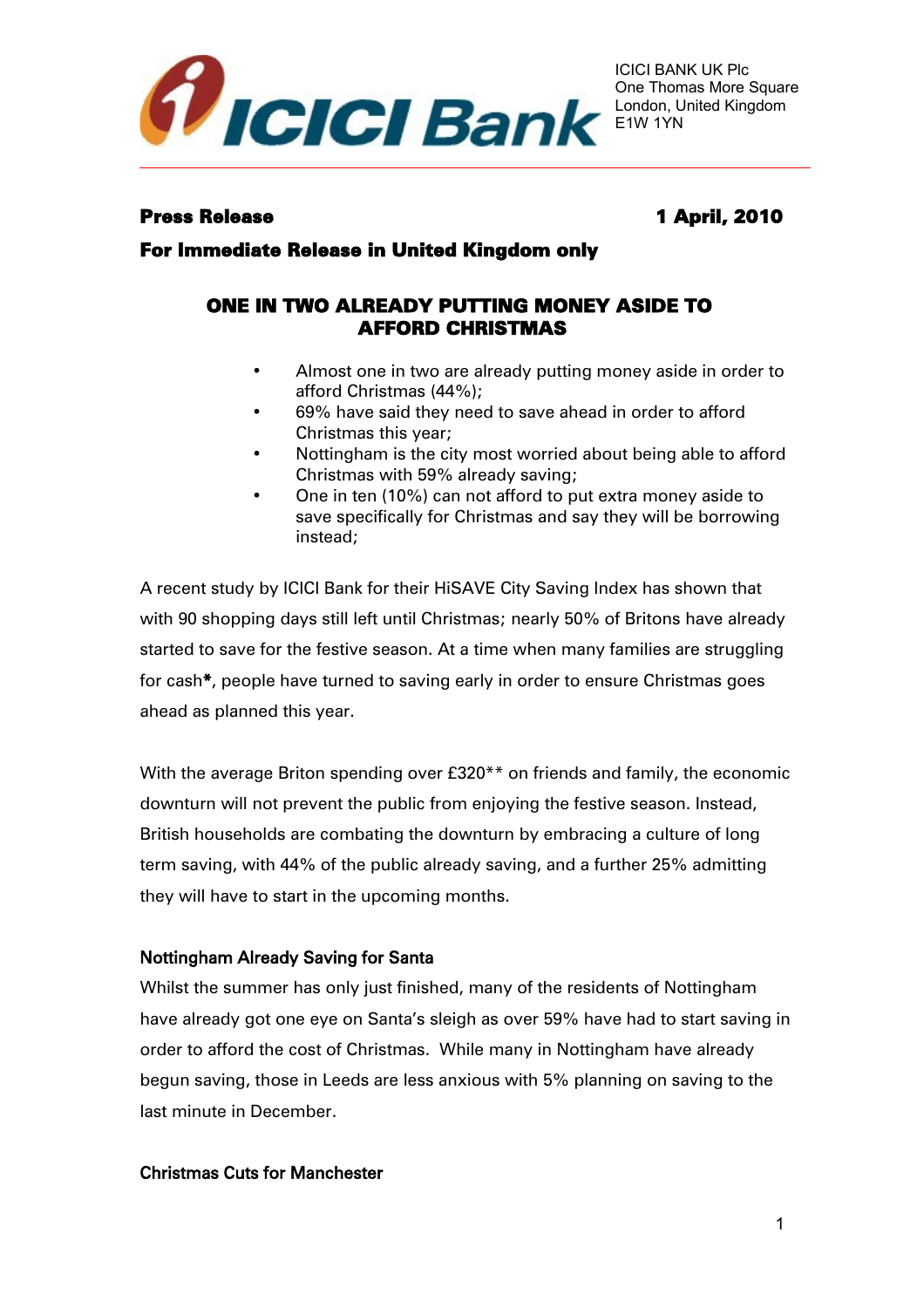

Unfortunately there will be less festive cheer in Manchester this year, as 10% of those questioned are not celebrating Christmas. The financial burden that Christmas brings with it is maybe what's putting a lot of Mancunians off; as of those who are celebrating the holiday, a huge 79% are having to save in advance.

## Brits Borrow to Afford Christmas

Due to the economic downturn 1 in 10 Britons will have to borrow to afford the festive period this year. Oxford has the highest levels of Xmas borrowing with 13% of those questioned admitting to getting a loan to survive the holiday period.

# Anubrata Biswas, Head of Retail Banking at ICICI Bank UK PLC commented:

"We believe it is important that people start to save early so they can afford to enjoy themselves when key events and celebrations come around. There are some great deals out there and people should take time to shop around for the savings product that suit their needs. ICICI Bank continues to offer best buy interest rates up to 4.7% AER across a range of simple and straightforward savings products".

-ends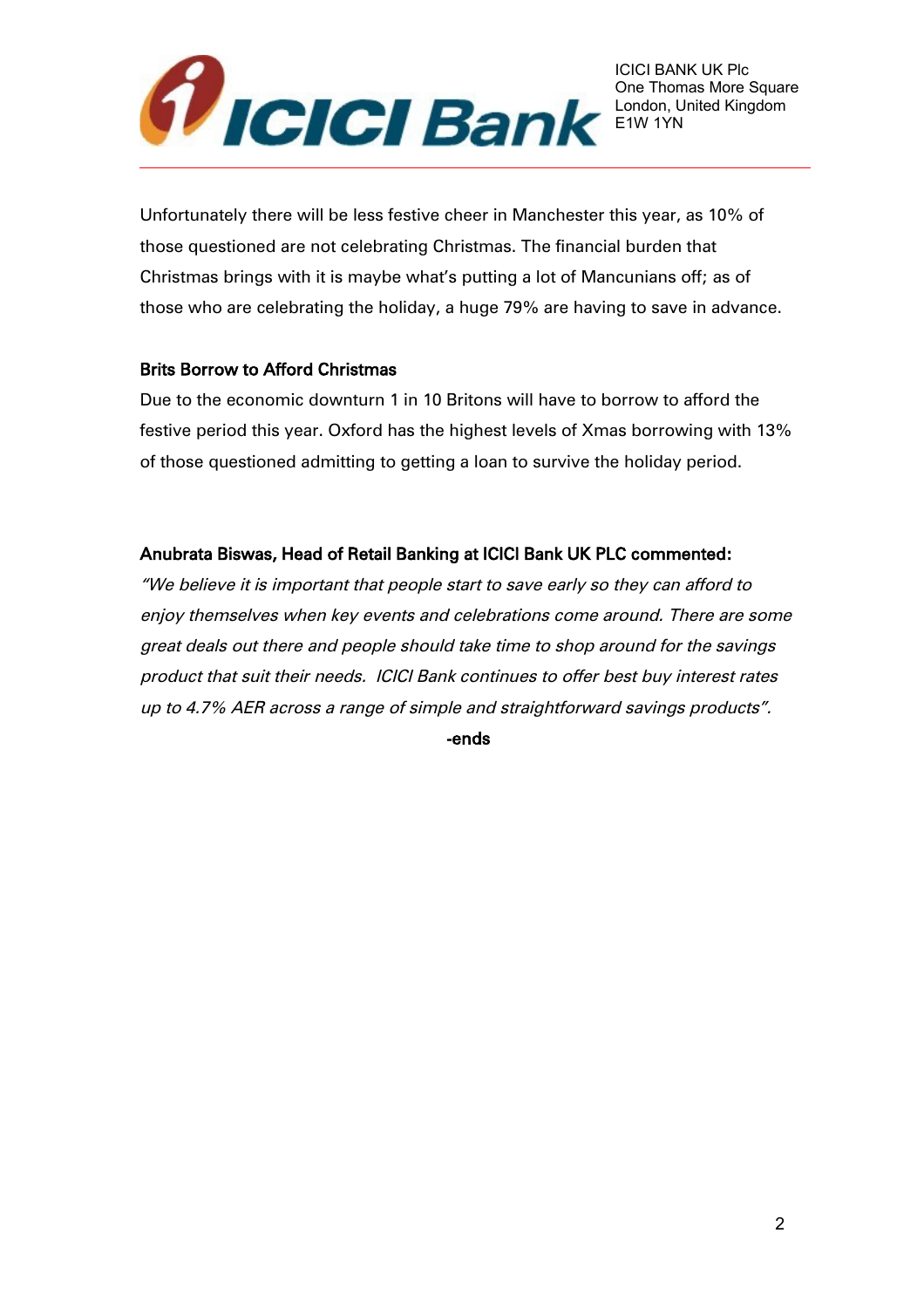

## **Results in Detail:**

When do you plan starting to save money for Christmas this year? \* Rounded up to the nearest %

| City              | l have<br>already | I'll start<br>saving in | I'll start  <br>saving in | <b>T'll start</b><br>saving in | I'll start<br>saving in | I won't be<br>doing |       | $I$ don't   I can't afford to save,<br>need to I'll borrow money if I |
|-------------------|-------------------|-------------------------|---------------------------|--------------------------------|-------------------------|---------------------|-------|-----------------------------------------------------------------------|
|                   | started           | <b>September</b>        | October                   | November                       | <b>December</b>         | <b>Christmas</b>    | save  | need to                                                               |
|                   | putting           |                         |                           |                                |                         |                     | money |                                                                       |
|                   | money             |                         |                           |                                |                         |                     |       |                                                                       |
|                   | aside             |                         |                           |                                |                         |                     |       |                                                                       |
| <b>National</b>   | 30%               | 6%                      | 10%                       | 7%                             | 3%                      | 7%                  | 31%   | 7%                                                                    |
| average           |                   |                         |                           |                                |                         |                     |       |                                                                       |
| London            | 23%               | 7%                      | 11%                       | 9%                             | 3%                      | 9%                  | 32%   | 7%                                                                    |
| <b>Newcastle</b>  | 31%               | 8%                      | 8%                        | 5%                             | 2%                      | 8%                  | 31%   | 7%                                                                    |
| <b>Plymouth</b>   | 33%               | 2%                      | 5%                        | 11%                            | 1%                      | 3%                  | 36%   | 9%                                                                    |
| Leeds             | 27%               | 9%                      | 13%                       | 9%                             | 5%                      | 6%                  | 26%   | 5%                                                                    |
| <b>Oxford</b>     | 34%               | 0%                      | 9%                        | 4%                             | 2%                      | 6%                  | 32%   | 13%                                                                   |
| <b>Nottingham</b> | 45%               | 2%                      | 7%                        | 3%                             | 5%                      | 6%                  | 24%   | 7%                                                                    |
| Southampton       | 27%               | 8%                      | 6%                        | 7%                             | 3%                      | 6%                  | 39%   | 4%                                                                    |
| <b>Manchester</b> | 25%               | 13%                     | 8%                        | 8%                             | 5%                      | 10%                 | 21%   | 11%                                                                   |
| <b>Cardiff</b>    | 34%               | 7%                      | 12%                       | 3%                             | 3%                      | 10%                 | 28%   | 2%                                                                    |
| <b>Norwich</b>    | 29%               | 2%                      | 12%                       | 9%                             | 2%                      | 5%                  | 36%   | 5%                                                                    |
| <b>Edinburgh</b>  | 26%               | 8%                      | 10%                       | 8%                             | 4%                      | 4%                  | 37%   | 5%                                                                    |
| <b>Bristol</b>    | 32%               | 4%                      | 15%                       | 4%                             | 1%                      | 7%                  | 27%   | 11%                                                                   |
| <b>Birmingham</b> | 33%               | 7%                      | 10%                       | 5%                             | 1%                      | 4%                  | 29%   | 10%                                                                   |
| Glasgow           | 34%               | 8%                      | 13%                       | 5%                             | 2%                      | 8%                  | 28%   | 3%                                                                    |
| <b>Brighton</b>   | 25%               | 9%                      | 13%                       | 8%                             | 3%                      | 7%                  | 31%   | 6%                                                                    |
|                   |                   |                         |                           |                                |                         |                     |       |                                                                       |
|                   |                   |                         |                           |                                |                         |                     |       |                                                                       |
|                   |                   |                         |                           |                                |                         |                     |       |                                                                       |
|                   |                   |                         |                           |                                |                         |                     |       |                                                                       |
|                   |                   |                         |                           |                                |                         |                     |       |                                                                       |

UK Omni Sept 8 -Angus Reid Strategies --- 9/10/2009

Results are based on two-sided tests with significance level 0.05. For each significant pair, the key of the category with the smaller column proportion appears under the category with the larger column proportion.

Tests are adjusted for all pairwise comparisons within a row of each innermost subtable using the Bonferroni correction.

Cell counts of some categories are not integers. They were rounded to the nearest integers before performing column proportions tests.

#### For more information or to arrange interviews, contact:

Guy Bellamy/ Lisa Donohue/ Rosie Dodd 020 7269 717/ 7219/ 7112 [Guy.Bellamy@fd.com/](mailto:Guy.Bellamy@fd.com/) [Lisa.Donohue@fd.com/](mailto:Lisa.Donohue@fd.com/) Rosie.Dodd@fd.com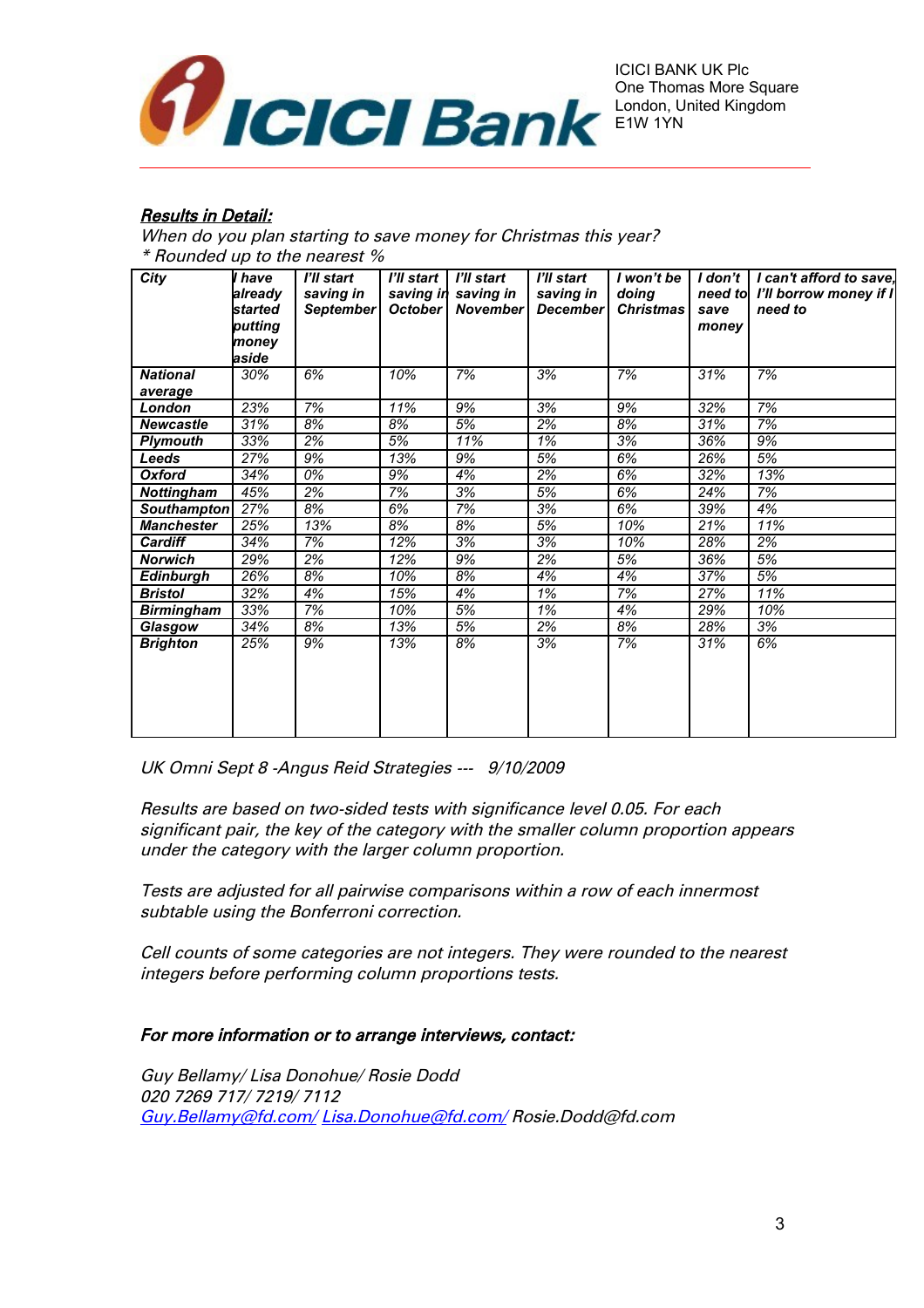

## Notes to editors

\* http://news.bbc.co.uk/1/hi/business/7882745.stm \*\* http://www.dailymail.co.uk/news/article-1214920/Half-Christmas-shoppingalready.html

- 1. The HiSAVE research was conducted by Vision Critical among a weighted, GB representative sample of 1,962 adults between  $\,{\cal B}^{\scriptscriptstyle th}$  -11 $^{\scriptscriptstyle th}$  September 2009. This sample was supplemented to give a minimum representative sample of 100 people in each of the 15 cities surveyed.
- 2. Photography and further HiSAVE product information is available on request.
- 3. The HiSave City Saving Index will be published every three months to reveal the changing financial fortunes of British cities. To be added to the priority email list for forthcoming releases, email your contact details to: [icicipressuk@fd.com](mailto:icicipressuk@fd.com)
- 4. About HiSAVE and ICICI Bank UK PLC (website [www.icicibank.co.uk\)](http://www.icicibank.co.uk/):

HiSAVE is ICICI Bank UK PLC's range of interest online savings accounts. About 175,000 UK savers trust HiSAVE to look after their hard-earned savings. The HiSAVE savings range consists of:

- The HiSAVE Savings Account: an easy access savings account with one consistently high interest rate for everyone plus a unique guarantee that the AER will beat the Base Rate by at least 0.30% until at least December 2011. The minimum balance is just £1 and there are no penalties or notice periods for withdrawals. The current interest rate is 1.70% AER.
- The HiSAVE Fixed Rate Account: a range of fixed rate savings accounts that enable customers to avoid interest rate fluctuations by saving a lump sum for a fixed term (of either 6, 12, 18, 24, 36 and 48 months) in return for a fixed interest rate (the current interest rates are 2.00%AER, 3.40%AER, 3.60% AER, 4.25% AER, 4.70% AER and 4.50% AER respectively). The minimum balance is just £1000.

ICICI Bank UK PLC is a UK bank offering retail, corporate and investment banking services in the UK and Europe. It is:

- Authorised and regulated by the Financial Services Authority
- A member of the UK Financial Services Compensation Scheme.
- A subscriber to the Banking Code a voluntary code that sets the standards for good banking practice

And:

- Has been operating in the UK since 2003 and for the financial year ending 31 March 2009 we had assets in excess of \$7.3 billion.
- Has a strong capital adequacy ratio: 16% (as of 30th June 2009). A banks capital adequacy ratio is a measure of a bank's capital relative to its risk. Banks have specific capital adequacy requirements to ensure they can absorb a reasonable amount of loss and are complying with their statutory capital requirements. The UK government has recently recapitalised a number of UK banks to help get their capital adequacy ratio up to a